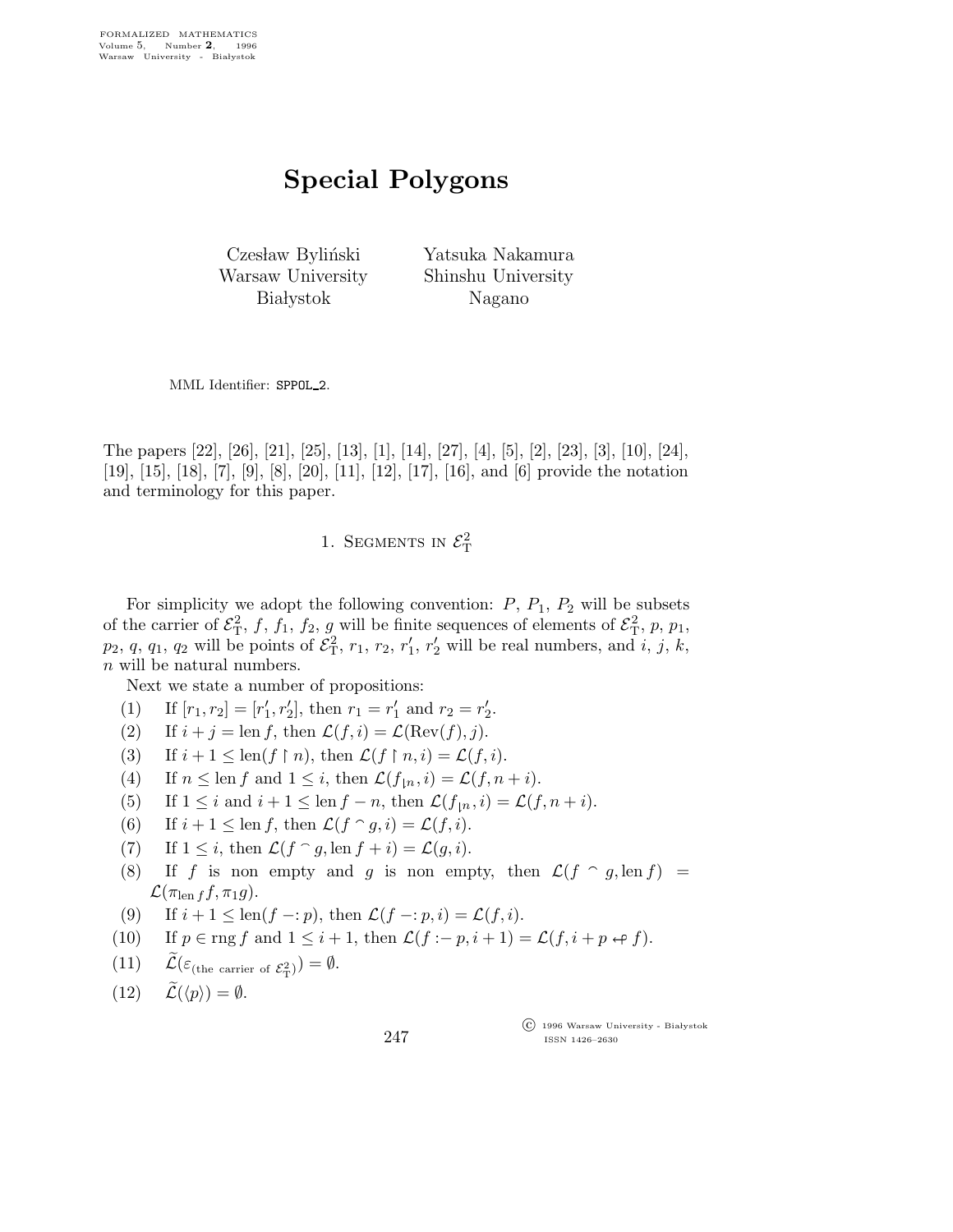- (13) If  $p \in \tilde{\mathcal{L}}(f)$ , then there exists i such that  $1 \leq i$  and  $i + 1 \leq \text{len } f$  and  $p \in \mathcal{L}(f, i)$ .
- (14) If  $p \in \widetilde{\mathcal{L}}(f)$ , then there exists i such that  $1 \leq i$  and  $i + 1 \leq \text{len } f$  and  $p \in \mathcal{L}(\pi_i f, \pi_{i+1} f).$
- (15) If  $1 \leq i$  and  $i + 1 \leq \text{len } f$  and  $p \in \mathcal{L}(\pi_i f, \pi_{i+1} f)$ , then  $p \in \widetilde{\mathcal{L}}(f)$ .
- (16) If  $1 \leq i$  and  $i + 1 \leq \text{len } f$ , then  $\mathcal{L}(\pi_i f, \pi_{i+1} f) \subseteq \mathcal{L}(f)$ .
- (17) If  $p \in \mathcal{L}(f, i)$ , then  $p \in \widetilde{\mathcal{L}}(f)$ .
- (18) If len  $f > 2$ , then rng  $f \subset \widetilde{\mathcal{L}}(f)$ .
- (19) If f is non empty, then  $\widetilde{\mathcal{L}}(f \cap \langle p \rangle) = \widetilde{\mathcal{L}}(f) \cup \mathcal{L}(\pi_{\text{len }f}f, p).$
- (20) If f is non empty, then  $\widetilde{\mathcal{L}}(\langle p \rangle \cap f) = \mathcal{L}(p, \pi_1 f) \cup \widetilde{\mathcal{L}}(f)$ .
- (21)  $\widetilde{\mathcal{L}}(\langle p,q \rangle) = \mathcal{L}(p,q).$
- (22)  $\widetilde{\mathcal{L}}(f) = \widetilde{\mathcal{L}}(\text{Rev}(f)).$
- (23) If  $f_1$  is non empty and  $f_2$  is non empty, then  $\widetilde{\mathcal{L}}(f_1 \cap f_2) = \widetilde{\mathcal{L}}(f_1) \cup$  $\mathcal{L}(\pi_{\operatorname{len} f_1} f_1, \pi_1 f_2) \cup \mathcal{\tilde{L}}(f_2).$
- $(25)^{\mathbb{1}}$  If  $q \in \text{rng } f$ , then  $\widetilde{\mathcal{L}}(f) = \widetilde{\mathcal{L}}(f q) \cup \widetilde{\mathcal{L}}(f q)$ .
- (26) If  $p \in \mathcal{L}(f,n)$ , then  $\widetilde{\mathcal{L}}(f) = \widetilde{\mathcal{L}}(\text{Ins}(f,n,p)).$

2. SPECIAL SEQUENCES IN  $\mathcal{E}_{\textrm{T}}^2$ 

One can verify the following observations:

- <sup>\*</sup> there exists a finite sequence of elements of  $\mathcal{E}_{\rm T}^2$
- every finite sequence of elements of  $\mathcal{E}_{\rm T}^2$  is one-to-one unfolded s.n.c. special and non trivial,
- every finite sequence of elements of  $\mathcal{E}_{\rm T}^2$  which is one-to-one unfolded s.n.c. special and non trivial has and
- every finite sequence of elements of  $\mathcal{E}_{\mathrm{T}}^2$  is non empty.

Let us note that there exists a finite sequence of elements of  $\mathcal{E}_{\rm T}^2$  which is one-to-one unfolded s.n.c. special and non trivial.

We now state the proposition

(27) If len  $f \leq 2$ , then f is unfolded.

Let f be an unfolded finite sequence of elements of  $\mathcal{E}_{\text{T}}^2$  and let us consider n. Note that  $f \restriction n$  is unfolded and  $f_{\restriction n}$  is unfolded.

One can prove the following proposition

(28) If  $p \in \text{rng } f$  and f is unfolded, then  $f := p$  is unfolded.

Let f be an unfolded finite sequence of elements of  $\mathcal{E}_{\text{T}}^2$  and let us consider p. Observe that  $f -: p$  is unfolded.

Next we state several propositions:

<sup>&</sup>lt;sup>1</sup>The proposition  $(24)$  has been removed.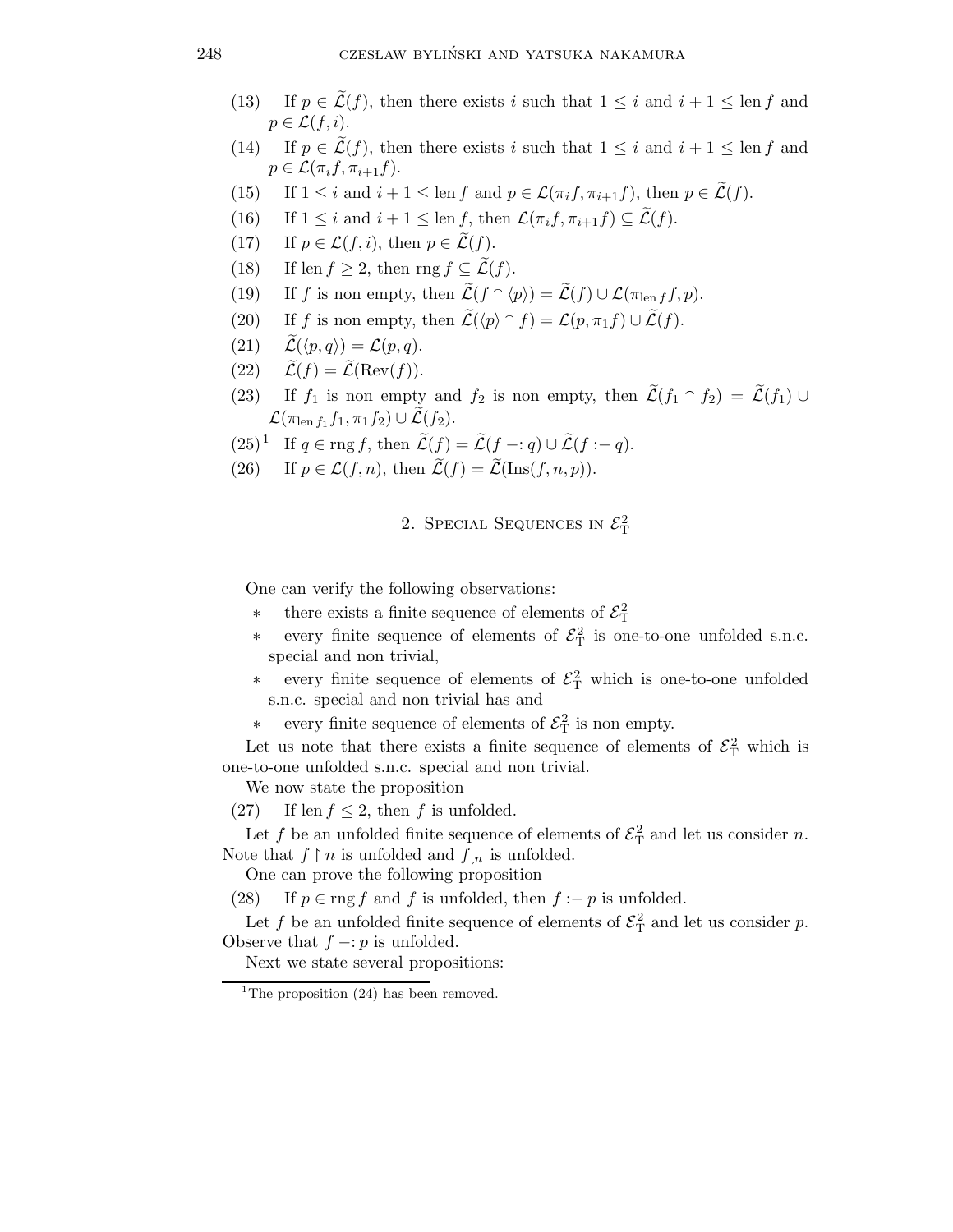- (29) If f is unfolded, then  $\text{Rev}(f)$  is unfolded.
- (30) If g is unfolded and  $\mathcal{L}(p, \pi_1 g) \cap \mathcal{L}(g, 1) = {\pi_1 g}$ , then  $\langle p \rangle \cap g$  is unfolded.
- (31) If f is unfolded and  $k+1 = \text{len } f$  and  $\mathcal{L}(f, k) \cap \mathcal{L}(\pi_{\text{len } f} f, p) = {\pi_{\text{len } f} f},$ then  $f \circ \langle p \rangle$  is unfolded.
- (32) Suppose f is unfolded and g is unfolded and  $k+1 = \text{len } f$  and  $\mathcal{L}(f, k) \cap$  $\mathcal{L}(\pi_{\text{len }f} f, \pi_1 g) = {\pi_{\text{len }f} f} \text{ and } \mathcal{L}(\pi_{\text{len }f} f, \pi_1 g) \cap \mathcal{L}(g, 1) = {\pi_1 g}. \text{ Then}$  $f \cap g$  is unfolded.
- (33) If f is unfolded and  $p \in \mathcal{L}(f,n)$ , then  $\text{Ins}(f,n,p)$  is unfolded.
- (34) If len  $f \leq 2$ , then f is s.n.c..

Let f be a s.n.c. finite sequence of elements of  $\mathcal{E}_{\rm T}^2$  and let us consider n. Observe that  $f \restriction n$  is s.n.c. and  $f_{\restriction n}$  is s.n.c..

Let f be a s.n.c. finite sequence of elements of  $\mathcal{E}_{\mathrm{T}}^2$  and let us consider p. Note that  $f - p$  is s.n.c..

We now state four propositions:

- (35) If  $p \in \text{rng } f$  and f is s.n.c., then  $f := p$  is s.n.c..
- (36) If f is s.n.c., then  $\text{Rev}(f)$  is s.n.c..
- (37) Suppose that
	- (i)  $f$  is s.n.c.,
	- $(ii)$  g is s.n.c.,
	- (iii)  $\mathcal{L}(f) \cap \mathcal{L}(g) = \emptyset$ ,
- (iv) for every i such that  $1 \leq i$  and  $i + 2 \leq \text{len } f$  holds  $\mathcal{L}(f, i) \cap$  $\mathcal{L}(\pi_{\text{len }f} f, \pi_1 g) = \emptyset$ , and
- (v) for every i such that  $2 \leq i$  and  $i + 1 \leq \text{len } g$  holds  $\mathcal{L}(g, i) \cap$  $\mathcal{L}(\pi_{\text{len }f} f, \pi_1 g) = \emptyset.$

Then  $f \cap g$  is s.n.c..

(38) If f is unfolded and s.n.c. and  $p \in \mathcal{L}(f,n)$  and  $p \notin \text{rng } f$ , then  $\text{Ins}(f,n,p)$ is s.n.c..

Let us observe that  $\varepsilon_{\text{(the carrier of }\mathcal{E}^2_T)}$  is special.

Next we state two propositions:

- (39)  $\langle p \rangle$  is special.
- (40) If  $p_1 = q_1$  or  $p_2 = q_2$ , then  $\langle p, q \rangle$  is special.

Let f be a special finite sequence of elements of  $\mathcal{E}_{\mathrm{T}}^2$  and let us consider n. Note that  $f \restriction n$  is special and  $f_{\restriction n}$  is special.

We now state the proposition

(41) If  $p \in \text{rng } f$  and f is special, then  $f := p$  is special.

Let f be a special finite sequence of elements of  $\mathcal{E}_{\rm T}^2$  and let us consider p. Observe that  $f - p$  is special.

The following four propositions are true:

(42) If f is special, then  $\text{Rev}(f)$  is special.

 $(44)^2$  If f is special and  $p \in \mathcal{L}(f,n)$ , then Ins $(f,n,p)$  is special.

 $2$ The proposition (43) has been removed.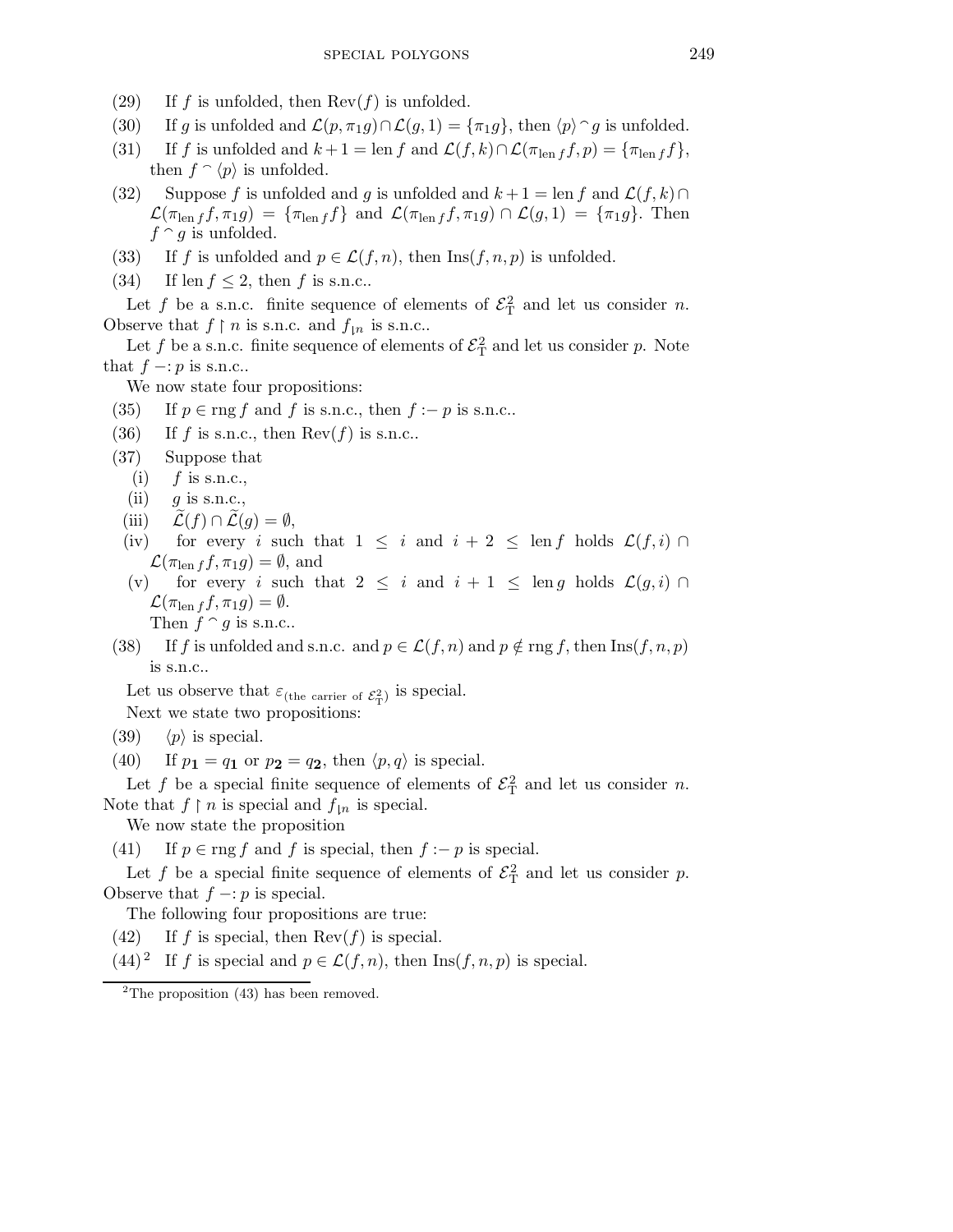- (45) If  $q \in \text{rng } f$  and  $1 \neq q \leftrightarrow f$  and  $q \leftrightarrow f \neq \text{len } f$  and f is unfolded and s.n.c., then  $\widetilde{\mathcal{L}}(f - q) \cap \widetilde{\mathcal{L}}(f - q) = \{q\}.$
- (46) If  $p \neq q$  and if  $p_1 = q_1$  or  $p_2 = q_2$ , then  $\langle p, q \rangle$ a S-sequence in  $\mathbb{R}^2$  is a finite sequence of elements of  $\mathcal{E}_{\mathrm{T}}^2$ . The following propositions are true:
- (47) For every S-sequence f in  $\mathbb{R}^2$  holds  $\text{Rev}(f)$
- (48) For every S-sequence f in  $\mathbb{R}^2$  such that  $i \in \text{dom } f$  holds  $\pi_i f \in \widetilde{\mathcal{L}}(f)$ .
- (49) If  $p \neq q$  and if  $p_1 = q_1$  or  $p_2 = q_2$ , then  $\mathcal{L}(p,q)$
- (50) For every S-sequence f in  $\mathbb{R}^2$  such that  $p \in \text{rng } f$  and  $p \leftrightarrow f \neq 1$  holds  $f - p$
- (51) For every S-sequence f in  $\mathbb{R}^2$  such that  $p \in \text{rng } f$  and  $p \leftrightarrow f \neq \text{len } f$ holds  $f := p$
- (52) For every S-sequence f in  $\mathbb{R}^2$  such that  $p \in \mathcal{L}(f, i)$  and  $p \notin \text{rng } f$  holds  $\text{Ins}(f, i, p)$

## 3. SPECIAL POLYGONS IN  $\mathcal{E}_{\textrm{T}}^2$

Let us mention that there exists a subset of the carrier of  $\mathcal{E}^2_T$  and every subset of the carrier of  $\mathcal{E}_{\mathrm{T}}^2$  is non empty.

The following proposition is true

(53) If P is a special polygonal arc joining  $p_1$  and  $p_2$ , then P is a special polygonal arc joining  $p_2$  and  $p_1$ .

Let us consider  $p_1$ ,  $p_2$ , P. We say that  $p_1$  and  $p_2$  split P if and only if the conditions (Def.1) are satisfied.

(Def.1) (i)  $p_1 \neq p_2$ , and

(ii) there exist S-sequences  $f_1$ ,  $f_2$  in  $\mathbb{R}^2$  such that  $p_1 = \pi_1 f_1$  and  $p_1 = \pi_1 f_2$ and  $p_2 = \pi_{\text{len }f_1} f_1$  and  $p_2 = \pi_{\text{len }f_2} f_2$  and  $\widetilde{\mathcal{L}}(f_1) \cap \widetilde{\mathcal{L}}(f_2) = \{p_1, p_2\}$  and  $P = \widetilde{\mathcal{L}}(f_1) \cup \widetilde{\mathcal{L}}(f_2).$ 

We now state four propositions:

- (54) If  $p_1$  and  $p_2$  split P, then  $p_2$  and  $p_1$  split P.
- (55) If  $p_1$  and  $p_2$  split P and  $q \in P$  and  $q \neq p_1$ , then  $p_1$  and q split P.
- (56) If  $p_1$  and  $p_2$  split P and  $q \in P$  and  $q \neq p_2$ , then q and  $p_2$  split P.
- (57) If  $p_1$  and  $p_2$  split P and  $q_1 \in P$  and  $q_2 \in P$  and  $q_1 \neq q_2$ , then  $q_1$  and  $q_2$ split P.

Let us observe that a subset of the carrier of  $\mathcal{E}^2_T$  is special polygon if:

(Def.2) There exist  $p_1$ ,  $p_2$  such that  $p_1$  and  $p_2$  split it.

We introduce special polygonal as a synonym of special polygon.

Let us consider  $r_1, r_2, r'_1$  $'_{1}, r'_{2}$ 2. The functor  $[r_1, r_2, r'_1, r'_2]$  yields a subset of the carrier of  $\mathcal{E}_{\mathrm{T}}^2$  and is defined by the condition (Def.3).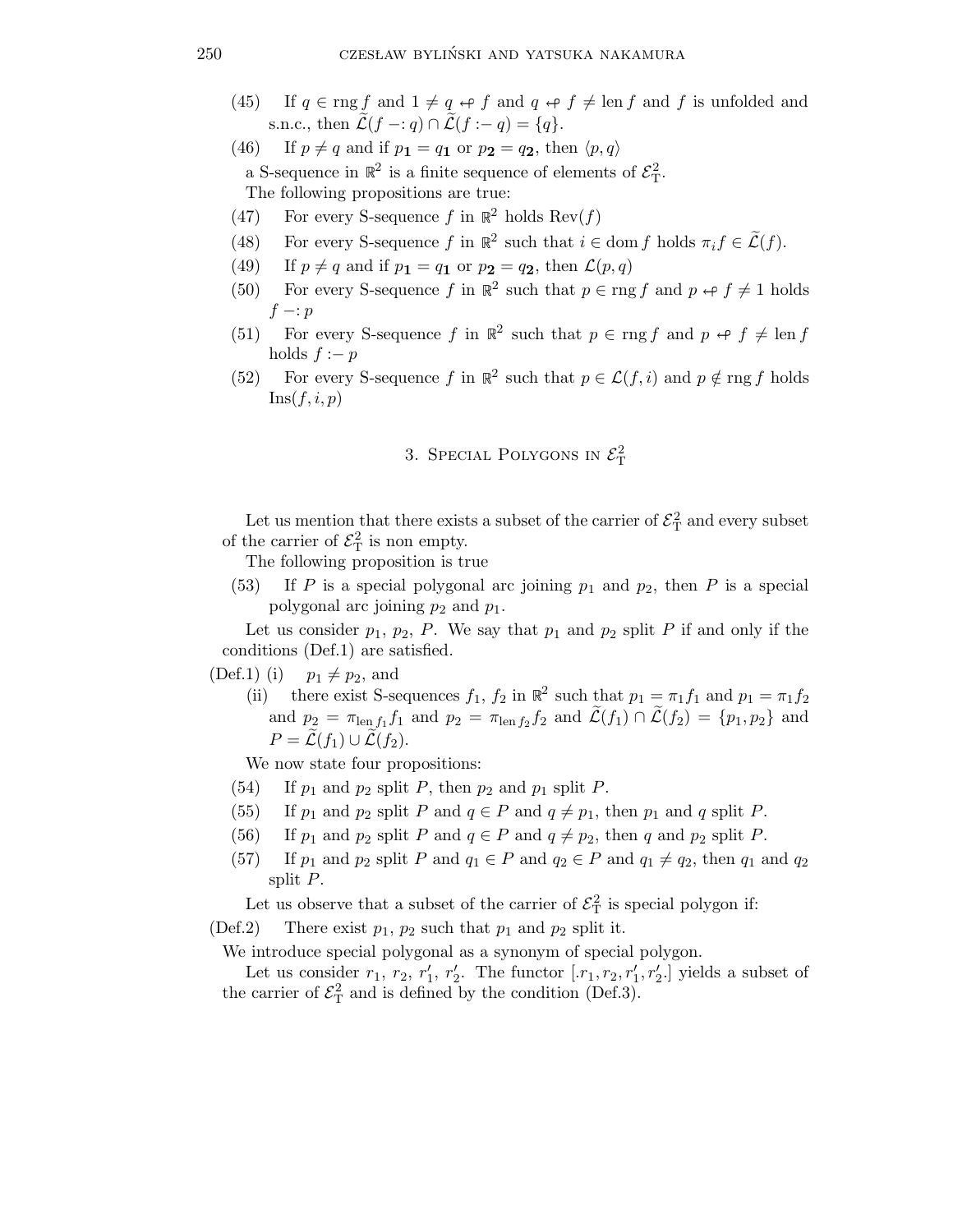(Def.3) 
$$
[r_1, r_2, r'_1, r'_2.] = \{p : p_1 = r_1 \land p_2 \le r'_2 \land p_2 \ge r'_1 \lor p_1 \le r_2 \land p_1 \ge r_1 \land p_2 = r'_2 \lor p_1 \le r_2 \land p_1 \ge r_1 \land p_2 = r'_1 \lor p_1 = r_2 \land p_2 \le r'_2 \land p_2 \ge r'_1\}.
$$
\nOne can prove the following propositions:

- (58) If  $r_1 < r_2$  and  $r'_1 < r'_2$ , then  $[x_1, r_2, r'_1, r'_2] = \mathcal{L}([r_1, r'_1], [r_1, r'_2]) \cup \mathcal{L}([r_1, r'_2])$  $r_2'$  $\mathcal{L}([r_2, r'_2]) \cup (\mathcal{L}([r_2, r'_2], [r_2, r'_1]) \cup \mathcal{L}([r_2, r'_1], [r_1, r'_1]))$ .
- (59) If  $r_1 < r_2$  and  $r'_1 < r'_2$ , then  $[x_1, r_2, r'_1, r'_2]$  is special polygonal.
- (60)  $\Box_{\mathcal{E}^2} = [.0, 1, 0, 1].$
- (61)  $\square_{\mathcal{E}^2}$  is special polygonal.

One can verify the following observations:

- <sup>\*</sup> there exists a subset of the carrier of  $\mathcal{E}^2_T$  which is special polygonal,
- every subset of the carrier of  $\mathcal{E}^2_T$  which is special polygonal is also non empty, and
- every subset of the carrier of  $\mathcal{E}^2_T$  which is special polygonal is also non trivial.

A special polygon in  $\mathbb{R}^2$  is a special polygonal subset of the carrier of  $\mathcal{E}_T^2$ . We now state four propositions:

- $(62)$  If P is then P is compact.
- (63) Every special polygon in  $\mathbb{R}^2$  is compact.
- (64) If P is special polygonal, then for all  $p_1$ ,  $p_2$  such that  $p_1 \neq p_2$  and  $p_1 \in P$  and  $p_2 \in P$  holds  $p_1$  and  $p_2$  split P.
- (65) Suppose P is special polygonal. Given  $p_1$ ,  $p_2$ . Suppose  $p_1 \neq p_2$  and  $p_1 \in P$  and  $p_2 \in P$ . Then there exist  $P_1$ ,  $P_2$  such that
	- (i)  $P_1$  is a special polygonal arc joining  $p_1$  and  $p_2$ ,
	- (ii)  $P_2$  is a special polygonal arc joining  $p_1$  and  $p_2$ ,
	- (iii)  $P_1 \cap P_2 = \{p_1, p_2\}$ , and
	- (iv)  $P = P_1 \cup P_2$ .

## **REFERENCES**

- [1] Grzegorz Bancerek. The fundamental properties of natural numbers. Formalized Mathematics, 1(1):41–46, 1990.
- [2] Grzegorz Bancerek and Krzysztof Hryniewiecki. Segments of natural numbers and finite sequences. Formalized Mathematics,  $1(1):107-114$ , 1990.
- [3] Józef Białas. Group and field definitions. Formalized Mathematics, 1(3):433-439, 1990.
- [4] Czesław Byliński. Functions and their basic properties. Formalized Mathematics,  $1(1):55-65, 1990.$
- [5] Czesław Byliński. Functions from a set to a set. Formalized Mathematics,  $1(1):153-164$ , 1990.
- [6] Czesław Byliński. Some properties of restrictions of finite sequences. Formalized Mathematics,  $5(2):241-245$ , 1996.
- [7] Agata Darmochwal. Compact spaces. Formalized Mathematics,  $1(2):383-386$ , 1990.
- [8] Agata Darmochwal. The Euclidean space. *Formalized Mathematics*,  $2(4)$ :599–603, 1991.<br>[9] Agata Darmochwal. Families of subsets, subspaces and mappings in topological spaces.
- Agata Darmochwal. Families of subsets, subspaces and mappings in topological spaces. Formalized Mathematics,  $1(2):257-261$ , 1990.
- [10] Agata Darmochwał. Finite sets. Formalized Mathematics,  $1(1):165-167$ , 1990.
- [11] Agata Darmochwal and Yatsuka Nakamura. The topological space  $\mathcal{E}_T^2$ . Arcs, line segments and special polygonal arcs. Formalized Mathematics, 2(5):617–621, 1991.